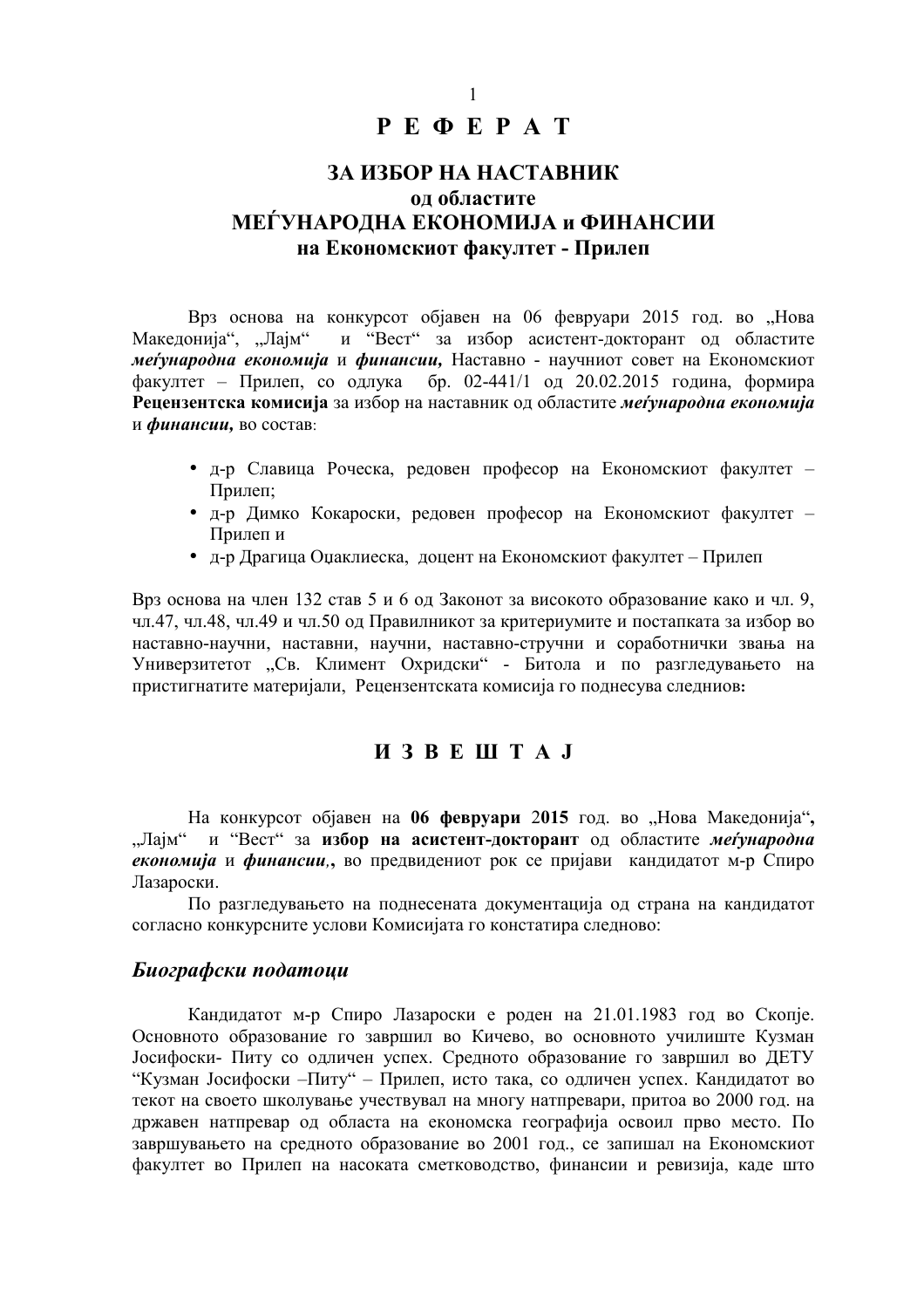дипломира во 2005 год., со просечна оценка 9,81. Во учебната 2005/2006 год., се запишал на последипломскиот студиум Меѓународна економија и бизнис, и истиот го успешно го завршува во 2008 год. со просек од 10.00 и одбрана на магистерскиот труд на тема " Компаративна анализа на ефектите од outsourcing - от и странските директни инвестиции врз националните економии ".

По завршувањето на магистерските студии, во 2011 год., тој се запишува на докторски студии (MPhil/PhD) на Staffordshire University, United Kingdom каде студира на департманот за економија и бизнис. На 16 септември 2014, успешно го завршил трансферот на докторски студии (од MPhil на PhD).

Кандидатот, С.Лазароски ае̂òèâíî го користи àíãëèñêèîò ¼àçèê што се потврдува со доставениот TOEFL сертификат. Кандидатот, исто така ïîñåäóâà ïîçíàâàœà од српскиот и хрватскиот ¼àçèê. Èñòî òàêà, îäëè÷íî ãè ïîçíàâà èíôîðìàöèñêèòå òåõíîëîãèè è àïëèêàòèâíèòå ðåøåíè¼à íà ñîôòâåðñêèîò ïàêåò Microsoft Office и неколку економетриски пакети за истражување – STATA, SPSS.

#### Учество во реализација наставно-образовниот процес при Економскиот факултет во Прилеп

Кандидатот е вклучен во наставнообразовниот процес на Економскиот факултет во Прилеп, како демонстратор во 2005 год. при што изведува вежби на група предмети од областите меѓународна економија, финансии, економска статистика и економска теорија и тоа: меѓународна економија, монетарна економија, мултинационални корпорации и стратегиски алијанси, основи на економија, статистика за економисти и др.

Во 2009 година тој е избран во звање помлад асистент на група предмети од областа меѓународна економија и бизнис и изведува вежби на следниве предмети: меѓународна економија, вовед во економска глобализација, меѓународни односи, меѓународен бизнис и девизен систем и девизно работење.

Потоа, 2012 година, кандидатот е избран како соработник во звање асистент на група предмети од областа меѓународна економија и бизнис.

#### $\pi$ артиципација во меѓународни проекти и реализирани студиски престои на странски универзитети

Кандидатот активно партиципира во реализација на следниве меѓународни проекти и тоа:

1. TEMPUS Joint European Project 41077 2006 во рамките на којшто во а̂î 2009 година реализира 2 студиски престои, и тоа, на Универзитетот за економија во Виена, Австрија и Универзитетот во Удине, Италија.

2. Учество во рамките на INTEREG III А проект за меѓугранична соработка на Република Македонија и Република Грција пришто се здобил со сертификат за присуство на предавања од научниот персонал на Департманот за Балкански студии од University of Western Macedonia, 2008 година.

3. Учество во реализација на заедничката регионална програма за докторски студии DOCSMES во областа на Претприемништво и малите и средни бизниси во земјите од Западен Балкан како администратор, во периодот 2011-2012 год.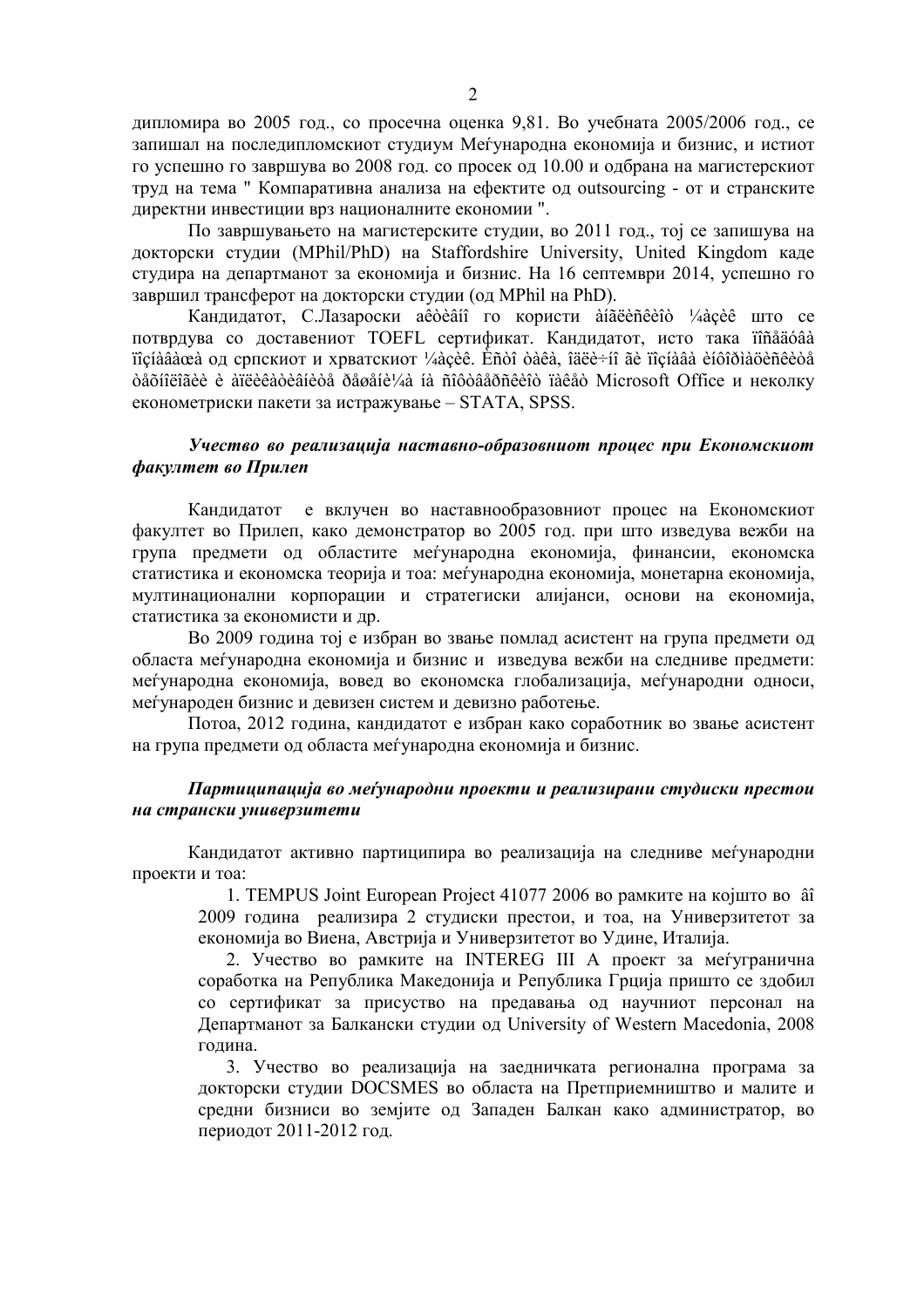#### Cписок на научни и стручни трудови

1. " Компаративна анализа на ефектите од outsourcing - от и странските директни инвестиции врз националните ек ономии" - магистерски труд под менторство на проф.д-р Славица Роческа, декември, 2008.

2. Здравески Д., Лазароски С., "Новите информациски технологии во глобалната економија", објавен во зборникот на трудови од Меѓународната конференција на тема: Бизнисот и глобализацијата, Охрид, 2007 (во коавторство).

3. Lazaroski S., Dzaleva T., "Managing the outsourcing activities in Balkan Economies", May conference on Strategic Management with International Participation, University in Belgrade, Technical Faculty in Bor, Serbia, May 2010. (во коавторство)

4. Lazaroski S, Dzaleva T., "Mind Mapping for Business Planning and Marketing Plan", May conference on Strategic Management with International Participation, University in Belgrade, Technical Faculty in Bor, Serbia, May 2010. (во коавторство)

5. Лазароски С., Џалева Т., "Редизајнирање на меѓународната финансиска архитектура за изградба на стабилен економски систем", Меѓународна конференција на тема: Економијата и бизнисот во пострецесискиот период, Прилеп, 2010.

6. Boskov, T., Lazaroski, S., "*Globalization, trade and business",* In: Proc. of the Fourth International Scientific Conference on "Economic & Social Challenges 2011, Globalization and Sustainable Development", Tirana, Albania, 2011.

7. Zdraveski D., Lazaroski S.,"*Current trends in the market of business intelligence in R*. *Macedonia*-research paper" VIII Majska konferencija o strategijskom menadzmentu, Bor, 2012

8. Lazaroski S., Zdraveski D., " Theoretical aspects of financial crisis transmission with particular reference on Western Balkans", In proceedings of international conference SMEs development and innovation: Building competitive future of South-Eastern Europe, Ohrid, 3-4 October 2014.

## **КОНСТАТАЦИЈА И ПРЕДЛОГ**

Врз основа на анализата на приложената документација од кандидатот м-р Спиро Лазароски, може да се констатира дека тој ги поседува потребните услови, карактеристики и потенцијали за успешно реализирање на наставнообразовни и научноистражувачки активности.

Кандидатот, м-р Спире Лазароски во текот на студиите на прв и втор циклус на Економскиот факултет-Прилеп покажал извонредни резулатати и постигнал висок просек.

По неговото дипломирање тој активно е вклучен во наставнообразовниот процес на Економскиот факултет-Прилеп на почетокот како демонстратор, а потоа како асистент на предмети од областите: меѓународната економија и бизнис, финансии, економска статистика и економска теорија. Притоа, работните обврски ги извршува со високо ниво на професионалност, посветеност и одговорност. Ваквиот ангажман овозможува тој да стекне значајно педагошко искуство. Како резултат на својата амбиција и определба за усовршување и унапредување на своите знаења кандидатот се запишува на докторски студии на Универзитетот во Стафордшир на департмантот за економија и бизнис Научноистражувачката работа на кандидатот е